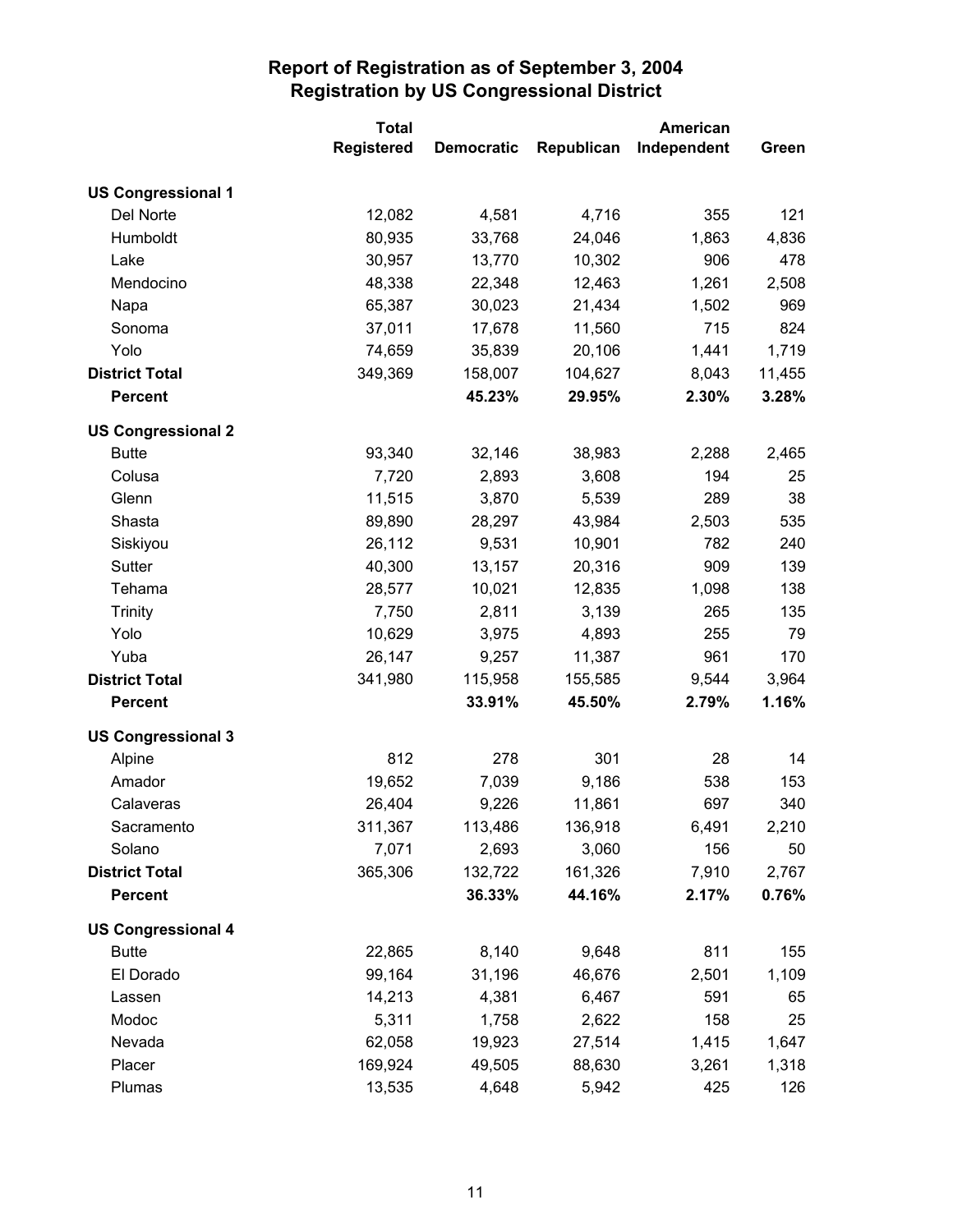|                           |             |                    | Peace and      |                      | <b>Declined to</b> |  |
|---------------------------|-------------|--------------------|----------------|----------------------|--------------------|--|
|                           | Libertarian | <b>Natural Law</b> | Freedom        | <b>Miscellaneous</b> | <b>State</b>       |  |
| <b>US Congressional 1</b> |             |                    |                |                      |                    |  |
| Del Norte                 | 82          | 8                  | 41             | 111                  | 2,067              |  |
| Humboldt                  | 735         | 125                | 295            | 271                  | 14,996             |  |
| Lake                      | 201         | 26                 | 100            | 103                  | 5,071              |  |
| Mendocino                 | 370         | 62                 | 266            | 312                  | 8,748              |  |
| Napa                      | 398         | 59                 | 139            | 565                  | 10,298             |  |
| Sonoma                    | 242         | 25                 | 78             | 182                  | 5,707              |  |
| Yolo                      | 346         | 69                 | 385            | 631                  | 14,123             |  |
| <b>District Total</b>     | 2,374       | 374                | 1,304          | 2,175                | 61,010             |  |
| <b>Percent</b>            | 0.68%       | 0.11%              | 0.37%          | 0.62%                | 17.46%             |  |
| <b>US Congressional 2</b> |             |                    |                |                      |                    |  |
| <b>Butte</b>              | 673         | 68                 | 468            | 641                  | 15,608             |  |
| Colusa                    | 30          | $\mathfrak{B}$     | 20             | 15                   | 932                |  |
| Glenn                     | 41          | 9                  | 43             | 34                   | 1,652              |  |
| Shasta                    | 613         | 55                 | 192            | 259                  | 13,452             |  |
| Siskiyou                  | 279         | 76                 | 66             | 45                   | 4,192              |  |
| Sutter                    | 188         | 16                 | 138            | 1,308                | 4,129              |  |
| Tehama                    | 205         | 10                 | 81             | 167                  | 4,022              |  |
| <b>Trinity</b>            | 80          | 14                 | 31             | 106                  | 1,169              |  |
| Yolo                      | 48          | 8                  | 22             | 73                   | 1,276              |  |
| Yuba                      | 159         | 18                 | 89             | 40                   | 4,066              |  |
| <b>District Total</b>     | 2,316       | 277                | 1,150          | 2,688                | 50,498             |  |
| <b>Percent</b>            | 0.68%       | 0.08%              | 0.34%          | 0.79%                | 14.77%             |  |
| <b>US Congressional 3</b> |             |                    |                |                      |                    |  |
| Alpine                    | 4           | $\pmb{0}$          | $\overline{2}$ | 4                    | 181                |  |
| Amador                    | 131         | 11                 | 43             | 206                  | 2,345              |  |
| Calaveras                 | 339         | 21                 | 73             | 109                  | 3,738              |  |
| Sacramento                | 1,513       | 220                | 1,110          | 978                  | 48,441             |  |
| Solano                    | 37          | $\overline{4}$     | 12             | 29                   | 1,030              |  |
| <b>District Total</b>     | 2,024       | 256                | 1,240          | 1,326                | 55,735             |  |
| <b>Percent</b>            | 0.55%       | 0.07%              | 0.34%          | 0.36%                | 15.26%             |  |
| <b>US Congressional 4</b> |             |                    |                |                      |                    |  |
| <b>Butte</b>              | 133         | 33                 | 117            | 150                  | 3,678              |  |
| El Dorado                 | 696         | 79                 | 288            | 720                  | 15,899             |  |
| Lassen                    | 96          | 13                 | 29             | 69                   | 2,502              |  |
| Modoc                     | 36          | 4                  | 5              | 12                   | 691                |  |
| Nevada                    | 532         | 50                 | 115            | 267                  | 10,595             |  |
| Placer                    | 1,030       | 83                 | 254            | 474                  | 25,369             |  |
| Plumas                    | 87          | 15                 | 39             | 4                    | 2,249              |  |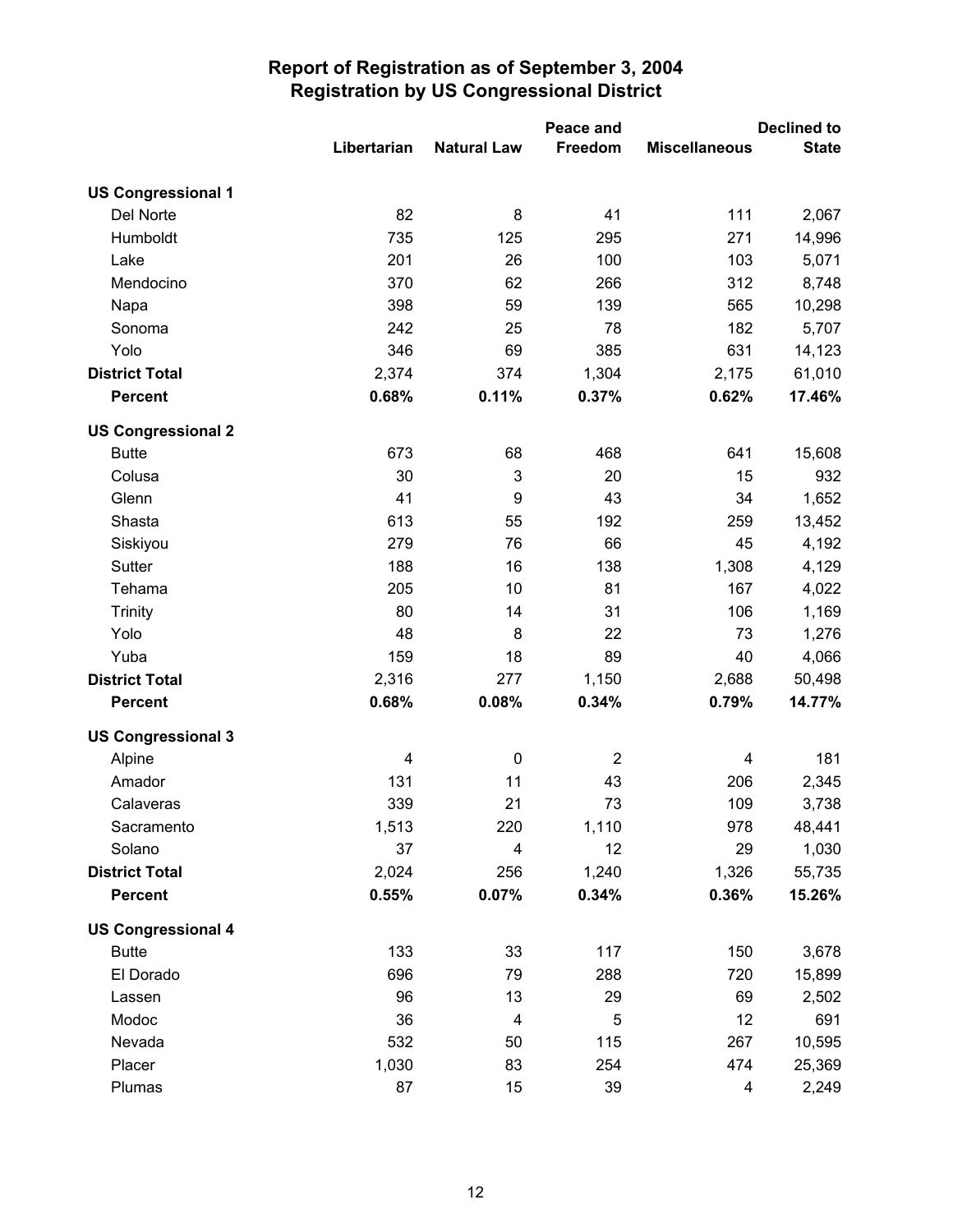|                            | <b>Total</b>      |                   | American   |             |        |
|----------------------------|-------------------|-------------------|------------|-------------|--------|
|                            | <b>Registered</b> | <b>Democratic</b> | Republican | Independent | Green  |
| Sacramento                 | 17,178            | 5,446             | 8,453      | 393         | 126    |
| Sierra                     | 2,320             | 738               | 989        | 92          | 23     |
| <b>District Total</b>      | 406,568           | 125,735           | 196,941    | 9,647       | 4,594  |
| <b>Percent</b>             |                   | 30.93%            | 48.44%     | 2.37%       | 1.13%  |
| <b>US Congressional 5</b>  |                   |                   |            |             |        |
| Sacramento                 | 280,618           | 143,946           | 72,078     | 6,351       | 3,662  |
| <b>District Total</b>      | 280,618           | 143,946           | 72,078     | 6,351       | 3,662  |
| <b>Percent</b>             |                   | 51.30%            | 25.69%     | 2.26%       | 1.30%  |
| <b>US Congressional 6</b>  |                   |                   |            |             |        |
| Marin                      | 147,656           | 75,531            | 35,432     | 2,509       | 3,790  |
| Sonoma                     | 201,558           | 101,757           | 53,356     | 3,842       | 6,064  |
| <b>District Total</b>      | 349,214           | 177,288           | 88,788     | 6,351       | 9,854  |
| <b>Percent</b>             |                   | 50.77%            | 25.43%     | 1.82%       | 2.82%  |
| <b>US Congressional 7</b>  |                   |                   |            |             |        |
| Contra Costa               | 163,149           | 95,847            | 32,641     | 2,947       | 1,946  |
| Solano                     | 111,161           | 56,311            | 31,142     | 2,249       | 765    |
| <b>District Total</b>      | 274,310           | 152,158           | 63,783     | 5,196       | 2,711  |
| <b>Percent</b>             |                   | 55.47%            | 23.25%     | 1.89%       | 0.99%  |
| <b>US Congressional 8</b>  |                   |                   |            |             |        |
| San Francisco              | 372,458           | 204,386           | 40,834     | 6,418       | 12,372 |
| <b>District Total</b>      | 372,458           | 204,386           | 40,834     | 6,418       | 12,372 |
| <b>Percent</b>             |                   | 54.87%            | 10.96%     | 1.72%       | 3.32%  |
| <b>US Congressional 9</b>  |                   |                   |            |             |        |
| Alameda                    | 339,735           | 211,723           | 34,973     | 4,625       | 11,933 |
| <b>District Total</b>      | 339,735           | 211,723           | 34,973     | 4,625       | 11,933 |
| <b>Percent</b>             |                   | 62.32%            | 10.29%     | 1.36%       | 3.51%  |
| <b>US Congressional 10</b> |                   |                   |            |             |        |
| Alameda                    | 41,765            | 15,527            | 16,857     | 991         | 270    |
| Contra Costa               | 230,996           | 106,417           | 77,737     | 3,923       | 2,297  |
| Sacramento                 | 1,711             | 758               | 621        | 44          | 9      |
| Solano                     | 63,680            | 29,246            | 20,366     | 1,360       | 303    |
| <b>District Total</b>      | 338,152           | 151,948           | 115,581    | 6,318       | 2,879  |
| <b>Percent</b>             |                   | 44.93%            | 34.18%     | 1.87%       | 0.85%  |
| <b>US Congressional 11</b> |                   |                   |            |             |        |
| Alameda                    | 48,883            | 18,678            | 18,686     | 952         | 283    |
| Contra Costa               | 80,781            | 27,473            | 37,037     | 1,393       | 353    |
| San Joaquin                | 190,445           | 71,734            | 91,905     | 3,211       | 719    |
| Santa Clara                | 22,925            | 9,044             | 8,847      | 499         | 137    |
| <b>District Total</b>      | 343,034           | 126,929           | 156,475    | 6,055       | 1,492  |
| <b>Percent</b>             |                   | 37.00%            | 45.62%     | 1.77%       | 0.43%  |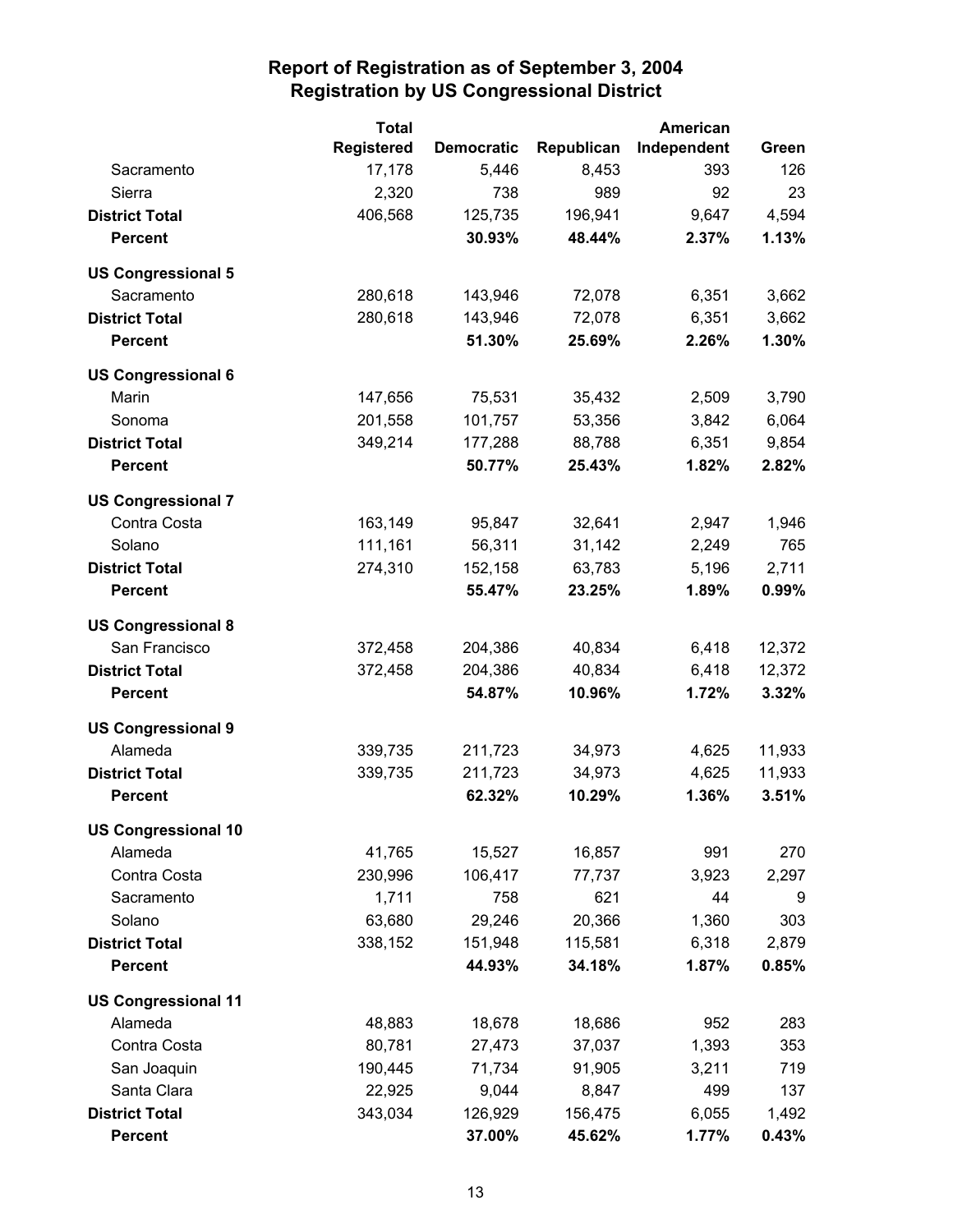|                            |             |                    | Peace and |                      | <b>Declined to</b> |
|----------------------------|-------------|--------------------|-----------|----------------------|--------------------|
|                            | Libertarian | <b>Natural Law</b> | Freedom   | <b>Miscellaneous</b> | <b>State</b>       |
| Sacramento                 | 105         | 7                  | 38        | 73                   | 2,537              |
| Sierra                     | 28          | 1                  | 8         | 29                   | 412                |
| <b>District Total</b>      | 2,743       | 285                | 893       | 1,798                | 63,932             |
| <b>Percent</b>             | 0.67%       | 0.07%              | 0.22%     | 0.44%                | 15.72%             |
| <b>US Congressional 5</b>  |             |                    |           |                      |                    |
| Sacramento                 | 1,417       | 400                | 3,330     | 941                  | 48,493             |
| <b>District Total</b>      | 1,417       | 400                | 3,330     | 941                  | 48,493             |
| <b>Percent</b>             | 0.50%       | 0.14%              | 1.19%     | 0.34%                | 17.28%             |
| <b>US Congressional 6</b>  |             |                    |           |                      |                    |
| Marin                      | 804         | 142                | 353       | 506                  | 28,589             |
| Sonoma                     | 1,329       | 198                | 601       | 1,394                | 33,017             |
| <b>District Total</b>      | 2,133       | 340                | 954       | 1,900                | 61,606             |
| <b>Percent</b>             | 0.61%       | 0.10%              | 0.27%     | 0.54%                | 17.64%             |
| <b>US Congressional 7</b>  |             |                    |           |                      |                    |
| Contra Costa               | 781         | 318                | 611       | 1,173                | 26,885             |
| Solano                     | 474         | 95                 | 309       | 644                  | 19,172             |
| <b>District Total</b>      | 1,255       | 413                | 920       | 1,817                | 46,057             |
| <b>Percent</b>             | 0.46%       | 0.15%              | 0.34%     | 0.66%                | 16.79%             |
| <b>US Congressional 8</b>  |             |                    |           |                      |                    |
| San Francisco              | 2,130       | 739                | 1,884     | 767                  | 102,928            |
| <b>District Total</b>      | 2,130       | 739                | 1,884     | 767                  | 102,928            |
| <b>Percent</b>             | 0.57%       | 0.20%              | 0.51%     | 0.21%                | 27.63%             |
| <b>US Congressional 9</b>  |             |                    |           |                      |                    |
| Alameda                    | 1,602       | 1,333              | 2,640     | 2,703                | 68,203             |
| <b>District Total</b>      | 1,602       | 1,333              | 2,640     | 2,703                | 68,203             |
| <b>Percent</b>             | 0.47%       | 0.39%              | 0.78%     | 0.80%                | 20.08%             |
| <b>US Congressional 10</b> |             |                    |           |                      |                    |
| Alameda                    | 229         | 26                 | 66        | 302                  | 7,497              |
| Contra Costa               | 1,081       | 232                | 465       | 1,822                | 37,022             |
| Sacramento                 | 14          | $\overline{2}$     | 8         | 7                    | 248                |
| Solano                     | 287         | 39                 | 155       | 400                  | 11,524             |
| <b>District Total</b>      | 1,611       | 299                | 694       | 2,531                | 56,291             |
| <b>Percent</b>             | 0.48%       | 0.09%              | 0.21%     | 0.75%                | 16.65%             |
| <b>US Congressional 11</b> |             |                    |           |                      |                    |
| Alameda                    | 233         | 28                 | 64        | 357                  | 9,602              |
| Contra Costa               | 311         | 57                 | 87        | 515                  | 13,555             |
| San Joaquin                | 698         | 89                 | 610       | 1,455                | 20,024             |
| Santa Clara                | 143         | 20                 | 60        | 67                   | 4,108              |
| <b>District Total</b>      | 1,385       | 194                | 821       | 2,394                | 47,289             |
| <b>Percent</b>             | 0.40%       | 0.06%              | 0.24%     | 0.70%                | 13.79%             |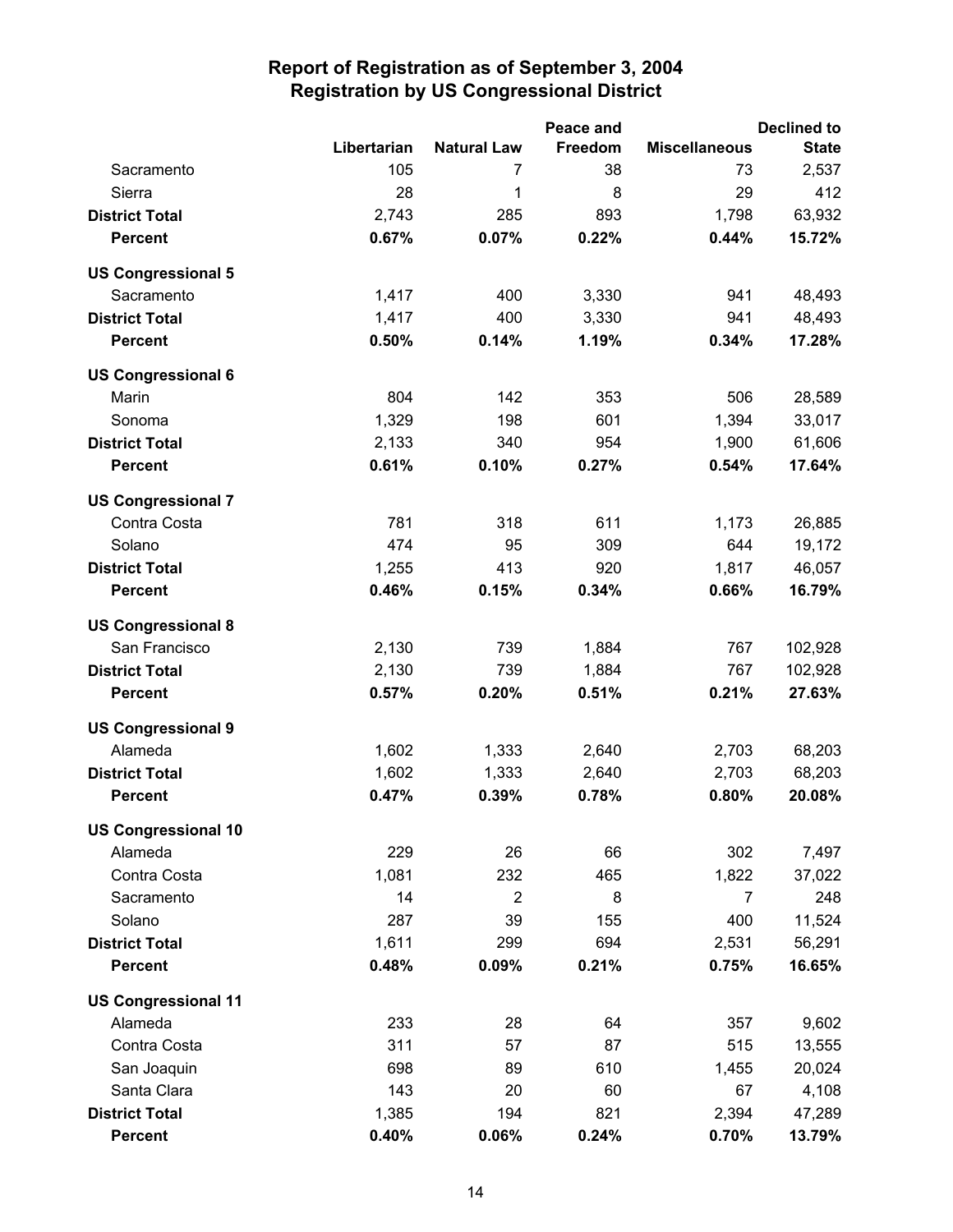|                            | <b>Total</b>      |                   | <b>American</b> |             |              |
|----------------------------|-------------------|-------------------|-----------------|-------------|--------------|
|                            | <b>Registered</b> | <b>Democratic</b> | Republican      | Independent | Green        |
| <b>US Congressional 12</b> |                   |                   |                 |             |              |
| San Francisco              | 83,021            | 43,123            | 12,727          | 1,244       | 2,026        |
| San Mateo                  | 244,246           | 122,922           | 60,375          | 4,496       | 2,512        |
| <b>District Total</b>      | 327,267           | 166,045           | 73,102          | 5,740       | 4,538        |
| <b>Percent</b>             |                   | 50.74%            | 22.34%          | 1.75%       | 1.39%        |
| <b>US Congressional 13</b> |                   |                   |                 |             |              |
| Alameda                    | 267,626           | 141,213           | 56,334          | 4,746       | 2,434        |
| <b>District Total</b>      | 267,626           | 141,213           | 56,334          | 4,746       | 2,434        |
| <b>Percent</b>             |                   | 52.77%            | 21.05%          | 1.77%       | 0.91%        |
| <b>US Congressional 14</b> |                   |                   |                 |             |              |
| San Mateo                  | 97,804            | 46,493            | 27,506          | 1,697       | 1,464        |
| Santa Clara                | 206,530           | 90,935            | 59,072          | 2,949       | 2,554        |
| Santa Cruz                 | 42,553            | 19,737            | 11,724          | 794         | 1,451        |
| <b>District Total</b>      | 346,887           | 157,165           | 98,302          | 5,440       | 5,469        |
| <b>Percent</b>             |                   | 45.31%            | 28.34%          | 1.57%       | 1.58%        |
| <b>US Congressional 15</b> |                   |                   |                 |             |              |
| Santa Clara                | 313,633           | 136,638           | 91,631          | 6,256       | 2,540        |
| <b>District Total</b>      | 313,633           | 136,638           | 91,631          | 6,256       | 2,540        |
| <b>Percent</b>             |                   | 43.57%            | 29.22%          | 1.99%       | 0.81%        |
| <b>US Congressional 16</b> |                   |                   |                 |             |              |
| Santa Clara                | 279,155           | 133,993           | 72,676          | 5,784       | 2,229        |
| <b>District Total</b>      | 279,155           | 133,993           | 72,676          | 5,784       | 2,229        |
| <b>Percent</b>             |                   | 48.00%            | 26.03%          | 2.07%       | 0.80%        |
| <b>US Congressional 17</b> |                   |                   |                 |             |              |
| Monterey                   | 152,570           | 73,706            | 49,067          | 2,844       | 1,387        |
| San Benito                 | 24,447            | 11,070            | 8,516           | 540         | 181          |
| Santa Cruz                 | 95,068            | 53,092            | 17,782          | 1,453       | 3,897        |
| <b>District Total</b>      | 272,085           | 137,868           | 75,365          | 4,837       | 5,465        |
| <b>Percent</b>             |                   | 50.67%            | 27.70%          | 1.78%       | 2.01%        |
| <b>US Congressional 18</b> |                   |                   |                 |             |              |
| Fresno                     | 1,359             | 468               | 737             | 20          | 3            |
| Madera                     | 666               | 200               | 397             | 12          | $\mathbf{3}$ |
| Merced                     | 92,967            | 42,059            | 40,003          | 1,593       | 318          |
| San Joaquin                | 74,705            | 39,985            | 26,315          | 868         | 207          |
| Stanislaus                 | 96,835            | 45,539            | 37,237          | 1,902       | 407          |
| <b>District Total</b>      | 266,532           | 128,251           | 104,689         | 4,395       | 938          |
| <b>Percent</b>             |                   | 48.12%            | 39.28%          | 1.65%       | 0.35%        |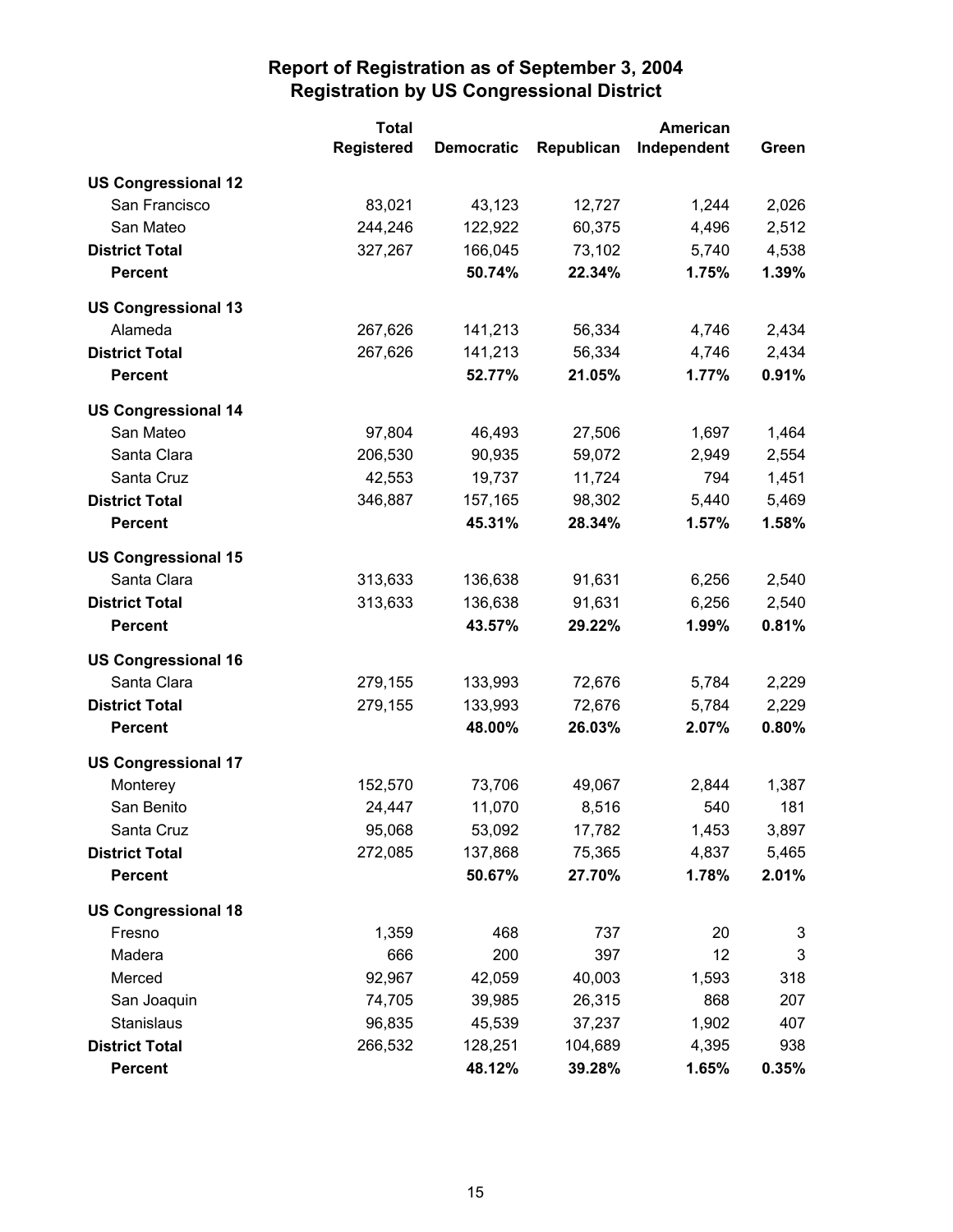|                            |             |                    | Peace and   | <b>Declined to</b>      |              |  |
|----------------------------|-------------|--------------------|-------------|-------------------------|--------------|--|
|                            | Libertarian | <b>Natural Law</b> | Freedom     | <b>Miscellaneous</b>    | <b>State</b> |  |
| <b>US Congressional 12</b> |             |                    |             |                         |              |  |
| San Francisco              | 406         | 120                | 274         | 163                     | 22,938       |  |
| San Mateo                  | 1,057       | 339                | 614         | 642                     | 51,289       |  |
| <b>District Total</b>      | 1,463       | 459                | 888         | 805                     | 74,227       |  |
| <b>Percent</b>             | 0.45%       | 0.14%              | 0.27%       | 0.25%                   | 22.68%       |  |
| <b>US Congressional 13</b> |             |                    |             |                         |              |  |
| Alameda                    | 1,275       | 412                | 940         | 2,258                   | 58,014       |  |
| <b>District Total</b>      | 1,275       | 412                | 940         | 2,258                   | 58,014       |  |
| <b>Percent</b>             | 0.48%       | 0.15%              | 0.35%       | 0.84%                   | 21.68%       |  |
| <b>US Congressional 14</b> |             |                    |             |                         |              |  |
| San Mateo                  | 647         | 95                 | 312         | 362                     | 19,228       |  |
| Santa Clara                | 1,538       | 207                | 529         | 615                     | 48,131       |  |
| Santa Cruz                 | 545         | 56                 | 124         | 407                     | 7,715        |  |
| <b>District Total</b>      | 2,730       | 358                | 965         | 1,384                   | 75,074       |  |
| <b>Percent</b>             | 0.79%       | 0.10%              | 0.28%       | 0.40%                   | 21.64%       |  |
| <b>US Congressional 15</b> |             |                    |             |                         |              |  |
| Santa Clara                | 2,131       | 319                | 972         | 1,059                   | 72,087       |  |
| <b>District Total</b>      | 2,131       | 319                | 972         | 1,059                   | 72,087       |  |
| <b>Percent</b>             | 0.68%       | 0.10%              | 0.31%       | 0.34%                   | 22.98%       |  |
| <b>US Congressional 16</b> |             |                    |             |                         |              |  |
| Santa Clara                | 1,793       | 343                | 1,125       | 963                     | 60,249       |  |
| <b>District Total</b>      | 1,793       | 343                | 1,125       | 963                     | 60,249       |  |
| <b>Percent</b>             | 0.64%       | 0.12%              | 0.40%       | 0.34%                   | 21.58%       |  |
| <b>US Congressional 17</b> |             |                    |             |                         |              |  |
| Monterey                   | 684         | 148                | 375         | 387                     | 23,972       |  |
| San Benito                 | 141         | 19                 | 57          | 115                     | 3,808        |  |
| Santa Cruz                 | 699         | 126                | 363         | 743                     | 16,913       |  |
| <b>District Total</b>      | 1,524       | 293                | 795         | 1,245                   | 44,693       |  |
| <b>Percent</b>             | 0.56%       | 0.11%              | 0.29%       | 0.46%                   | 16.43%       |  |
| <b>US Congressional 18</b> |             |                    |             |                         |              |  |
| Fresno                     | 5           | $\pmb{0}$          | 1           | $\overline{\mathbf{c}}$ | 123          |  |
| Madera                     | 1           | $\mathbf 0$        | $\mathbf 0$ | 6                       | 47           |  |
| Merced                     | 248         | 46                 | 149         | 139                     | 8,412        |  |
| San Joaquin                | 143         | 53                 | 640         | 370                     | 6,124        |  |
| Stanislaus                 | 379         | 57                 | 798         | 839                     | 9,677        |  |
| <b>District Total</b>      | 776         | 156                | 1,588       | 1,356                   | 24,383       |  |
| <b>Percent</b>             | 0.29%       | 0.06%              | 0.60%       | 0.51%                   | 9.15%        |  |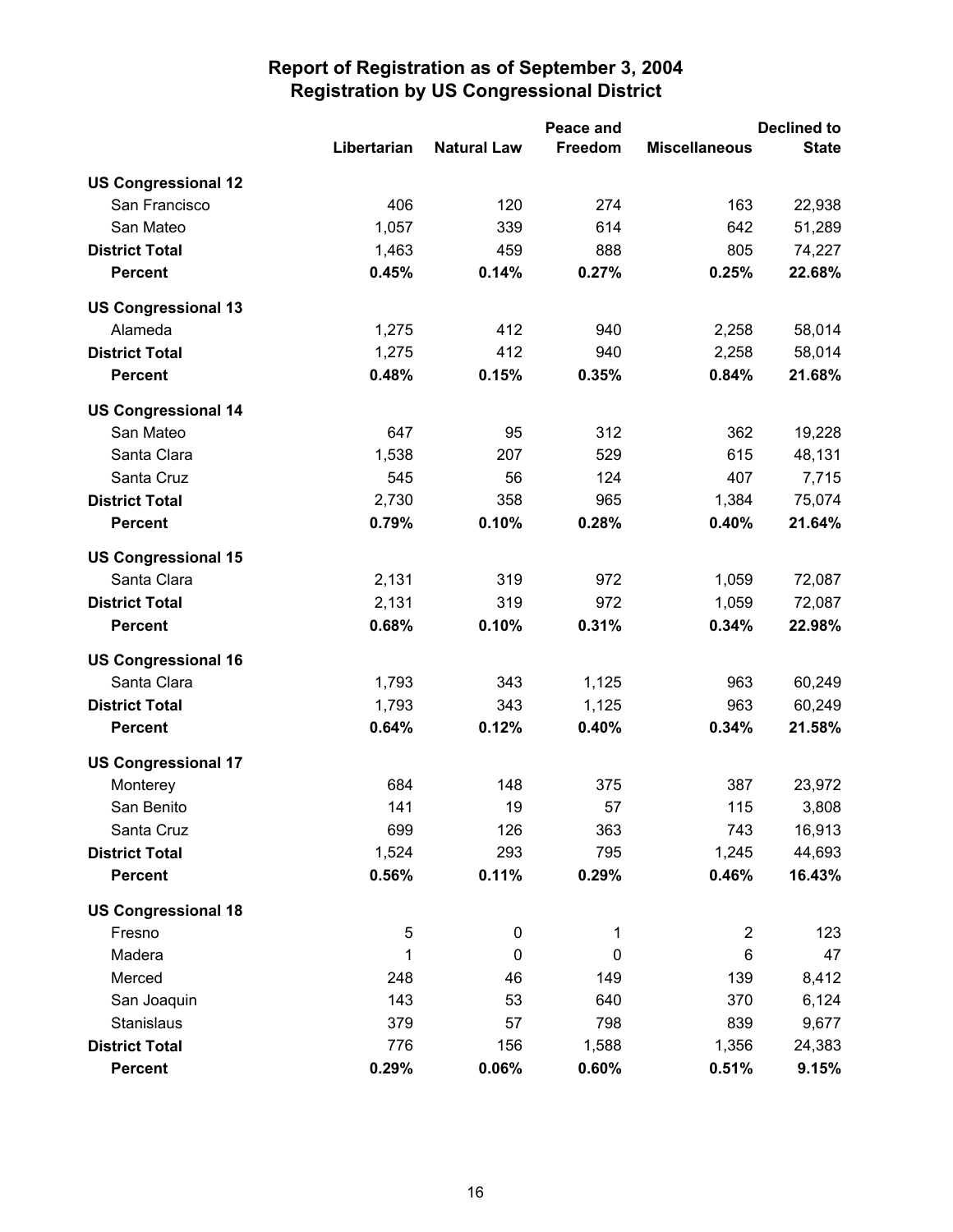|                            | <b>Total</b>      | American          |            |             |       |
|----------------------------|-------------------|-------------------|------------|-------------|-------|
|                            | <b>Registered</b> | <b>Democratic</b> | Republican | Independent | Green |
| <b>US Congressional 19</b> |                   |                   |            |             |       |
| Fresno                     | 115,873           | 42,558            | 57,568     | 1,856       | 770   |
| Madera                     | 46,079            | 16,212            | 23,062     | 924         | 239   |
| Mariposa                   | 10,555            | 3,470             | 5,039      | 286         | 149   |
| Stanislaus                 | 109,847           | 41,880            | 51,483     | 1,988       | 386   |
| Tuolumne                   | 31,565            | 11,881            | 13,874     | 840         | 303   |
| <b>District Total</b>      | 313,919           | 116,001           | 151,026    | 5,894       | 1,847 |
| <b>Percent</b>             |                   | 36.95%            | 48.11%     | 1.88%       | 0.59% |
| <b>US Congressional 20</b> |                   |                   |            |             |       |
| Fresno                     | 86,209            | 46,226            | 30,218     | 1,240       | 375   |
| Kern                       | 57,762            | 34,237            | 16,724     | 1,059       | 67    |
| Kings                      | 48,159            | 18,456            | 23,131     | 931         | 121   |
| <b>District Total</b>      | 192,130           | 98,919            | 70,073     | 3,230       | 563   |
| <b>Percent</b>             |                   | 51.49%            | 36.47%     | 1.68%       | 0.29% |
| <b>US Congressional 21</b> |                   |                   |            |             |       |
| Fresno                     | 130,250           | 44,152            | 67,984     | 2,254       | 589   |
| Tulare                     | 135,056           | 48,141            | 65,630     | 2,978       | 542   |
| <b>District Total</b>      | 265,306           | 92,293            | 133,614    | 5,232       | 1,131 |
| <b>Percent</b>             |                   | 34.79%            | 50.36%     | 1.97%       | 0.43% |
| <b>US Congressional 22</b> |                   |                   |            |             |       |
| Kern                       | 220,263           | 65,700            | 118,944    | 5,799       | 695   |
| Los Angeles                | 31,033            | 10,078            | 14,883     | 790         | 125   |
| San Luis Obispo            | 71,692            | 22,108            | 35,075     | 1,606       | 780   |
| <b>District Total</b>      | 322,988           | 97,886            | 168,902    | 8,195       | 1,600 |
| <b>Percent</b>             |                   | 30.31%            | 52.29%     | 2.54%       | 0.50% |
| <b>US Congressional 23</b> |                   |                   |            |             |       |
| San Luis Obispo            | 78,796            | 31,530            | 28,417     | 1,750       | 1,594 |
| Santa Barbara              | 139,743           | 60,889            | 44,099     | 2,607       | 2,883 |
| Ventura                    | 85,839            | 43,113            | 25,057     | 1,756       | 763   |
| <b>District Total</b>      | 304,378           | 135,532           | 97,573     | 6,113       | 5,240 |
| <b>Percent</b>             |                   | 44.53%            | 32.06%     | 2.01%       | 1.72% |
| <b>US Congressional 24</b> |                   |                   |            |             |       |
| Santa Barbara              | 55,267            | 17,353            | 27,089     | 1,242       | 352   |
| Ventura                    | 293,271           | 102,298           | 131,543    | 6,018       | 2,562 |
| <b>District Total</b>      | 348,538           | 119,651           | 158,632    | 7,260       | 2,914 |
| <b>Percent</b>             |                   | 34.33%            | 45.51%     | 2.08%       | 0.84% |
| <b>US Congressional 25</b> |                   |                   |            |             |       |
| Inyo                       | 10,112            | 3,320             | 4,752      | 278         | 105   |
| Los Angeles                | 217,547           | 74,678            | 99,249     | 4,990       | 951   |
| Mono                       | 6,395             | 2,036             | 2,556      | 204         | 139   |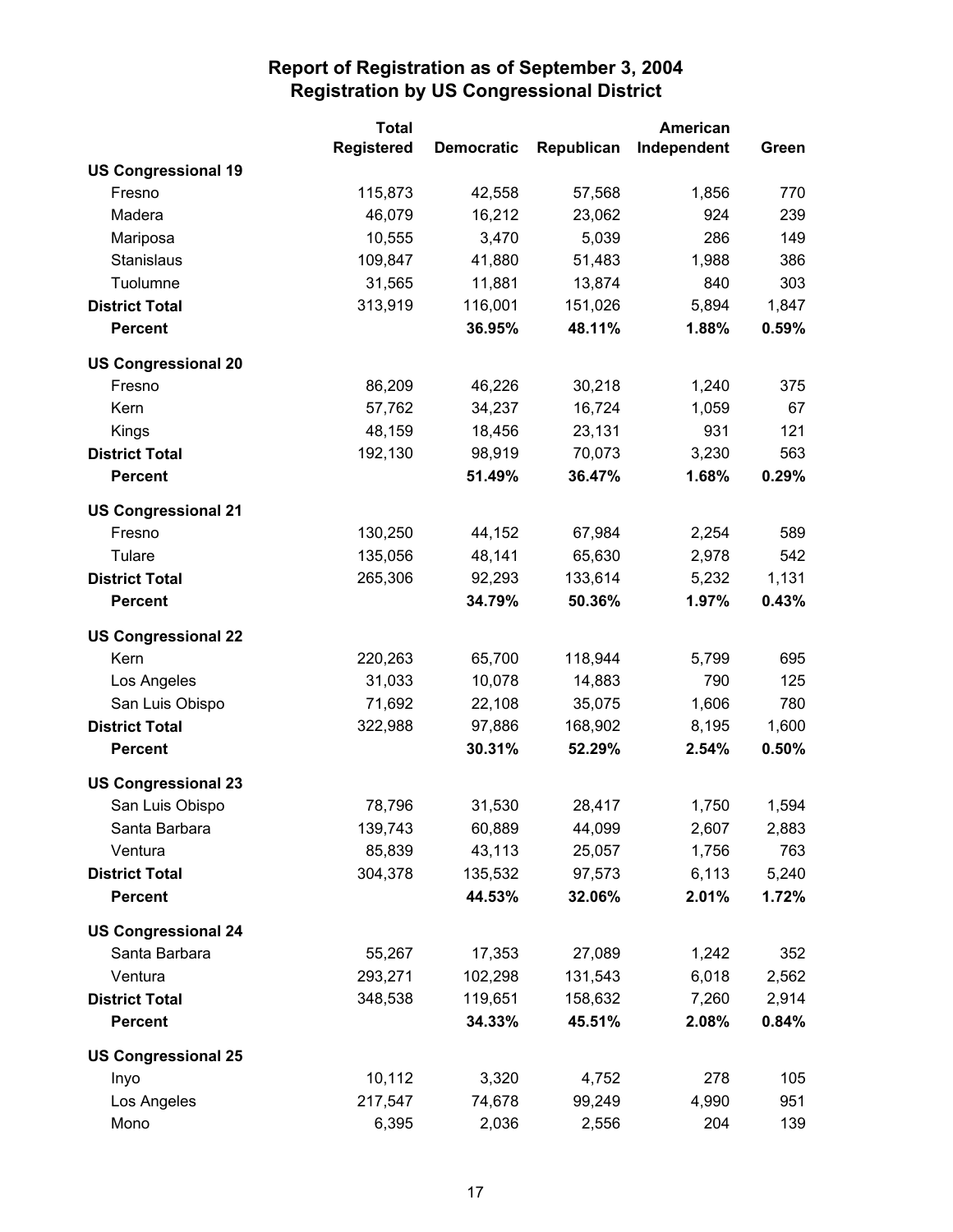|                            |             |                    | Peace and |                      | <b>Declined to</b> |
|----------------------------|-------------|--------------------|-----------|----------------------|--------------------|
|                            | Libertarian | <b>Natural Law</b> | Freedom   | <b>Miscellaneous</b> | <b>State</b>       |
| <b>US Congressional 19</b> |             |                    |           |                      |                    |
| Fresno                     | 415         | 96                 | 146       | 214                  | 12,250             |
| Madera                     | 205         | 36                 | 59        | 202                  | 5,140              |
| Mariposa                   | 73          | $\overline{7}$     | 31        | 169                  | 1,331              |
| Stanislaus                 | 373         | 73                 | 444       | 971                  | 12,249             |
| Tuolumne                   | 204         | 22                 | 81        | 184                  | 4,176              |
| <b>District Total</b>      | 1,270       | 234                | 761       | 1,740                | 35,146             |
| <b>Percent</b>             | 0.40%       | 0.07%              | 0.24%     | 0.55%                | 11.20%             |
| <b>US Congressional 20</b> |             |                    |           |                      |                    |
| Fresno                     | 241         | 70                 | 183       | 117                  | 7,539              |
| Kern                       | 173         | 75                 | 175       | 114                  | 5,138              |
| Kings                      | 137         | 43                 | 29        | 499                  | 4,812              |
| <b>District Total</b>      | 551         | 188                | 387       | 730                  | 17,489             |
| <b>Percent</b>             | 0.29%       | 0.10%              | 0.20%     | 0.38%                | 9.10%              |
| <b>US Congressional 21</b> |             |                    |           |                      |                    |
| Fresno                     | 471         | 59                 | 171       | 214                  | 14,356             |
| Tulare                     | 507         | 143                | 322       | 342                  | 16,451             |
| <b>District Total</b>      | 978         | 202                | 493       | 556                  | 30,807             |
| <b>Percent</b>             | 0.37%       | 0.08%              | 0.19%     | 0.21%                | 11.61%             |
| <b>US Congressional 22</b> |             |                    |           |                      |                    |
| Kern                       | 1,154       | 131                | 358       | 474                  | 27,008             |
| Los Angeles                | 150         | 37                 | 76        | 189                  | 4,705              |
| San Luis Obispo            | 429         | 75                 | 147       | 906                  | 10,566             |
| <b>District Total</b>      | 1,733       | 243                | 581       | 1,569                | 42,279             |
| <b>Percent</b>             | 0.54%       | 0.08%              | 0.18%     | 0.49%                | 13.09%             |
| <b>US Congressional 23</b> |             |                    |           |                      |                    |
| San Luis Obispo            | 579         | 99                 | 160       | 1,062                | 13,605             |
| Santa Barbara              | 926         | 162                | 264       | 1,794                | 26,119             |
| Ventura                    | 422         | 171                | 318       | 659                  | 13,580             |
| <b>District Total</b>      | 1,927       | 432                | 742       | 3,515                | 53,304             |
| <b>Percent</b>             | 0.63%       | 0.14%              | 0.24%     | 1.15%                | 17.51%             |
| <b>US Congressional 24</b> |             |                    |           |                      |                    |
| Santa Barbara              | 274         | 34                 | 94        | 617                  | 8,212              |
| Ventura                    | 1,789       | 385                | 574       | 2,499                | 45,603             |
| <b>District Total</b>      | 2,063       | 419                | 668       | 3,116                | 53,815             |
| <b>Percent</b>             | 0.59%       | 0.12%              | 0.19%     | 0.89%                | 15.44%             |
| <b>US Congressional 25</b> |             |                    |           |                      |                    |
| Inyo                       | 68          | $\overline{7}$     | 27        | 64                   | 1,491              |
| Los Angeles                | 1,198       | 303                | 480       | 1,467                | 34,231             |
| Mono                       | 65          | 4                  | 17        | 0                    | 1,374              |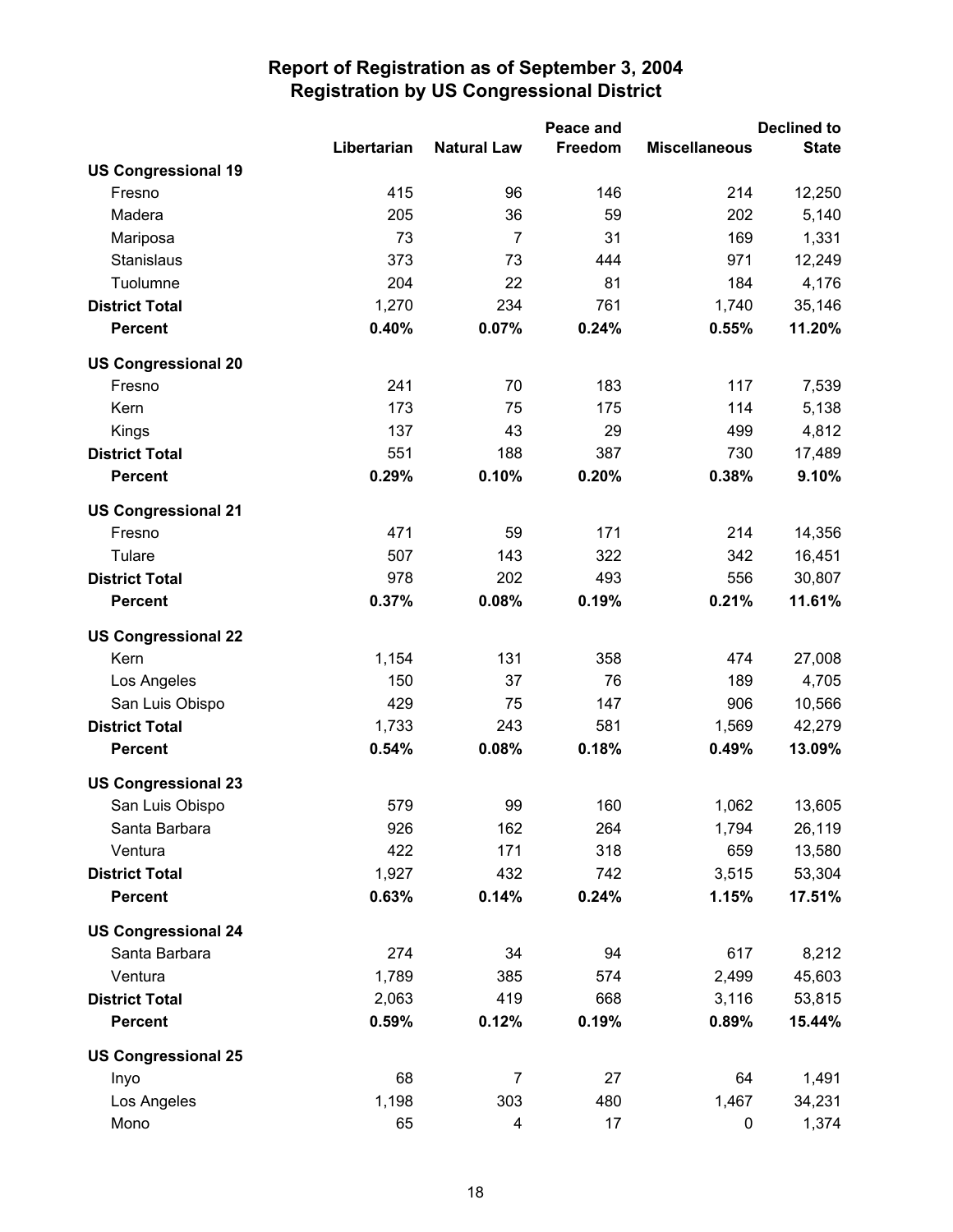|                            | <b>Total</b>      |                   | American   |             |       |
|----------------------------|-------------------|-------------------|------------|-------------|-------|
|                            | <b>Registered</b> | <b>Democratic</b> | Republican | Independent | Green |
| San Bernardino             | 59,462            | 22,137            | 25,066     | 2,016       | 171   |
| <b>District Total</b>      | 293,516           | 102,171           | 131,623    | 7,488       | 1,366 |
| <b>Percent</b>             |                   | 34.81%            | 44.84%     | 2.55%       | 0.47% |
| <b>US Congressional 26</b> |                   |                   |            |             |       |
| Los Angeles                | 209,890           | 69,846            | 94,982     | 3,173       | 1,396 |
| San Bernardino             | 118,787           | 41,517            | 55,419     | 2,484       | 646   |
| <b>District Total</b>      | 328,677           | 111,363           | 150,401    | 5,657       | 2,042 |
| <b>Percent</b>             |                   | 33.88%            | 45.76%     | 1.72%       | 0.62% |
| <b>US Congressional 27</b> |                   |                   |            |             |       |
| Los Angeles                | 266,693           | 127,166           | 81,352     | 4,708       | 2,003 |
| <b>District Total</b>      | 266,693           | 127,166           | 81,352     | 4,708       | 2,003 |
| <b>Percent</b>             |                   | 47.68%            | 30.50%     | 1.77%       | 0.75% |
| <b>US Congressional 28</b> |                   |                   |            |             |       |
| Los Angeles                | 216,993           | 122,653           | 45,060     | 3,779       | 1,635 |
| <b>District Total</b>      | 216,993           | 122,653           | 45,060     | 3,779       | 1,635 |
| <b>Percent</b>             |                   | 56.52%            | 20.77%     | 1.74%       | 0.75% |
| <b>US Congressional 29</b> |                   |                   |            |             |       |
| Los Angeles                | 285,263           | 125,840           | 92,099     | 4,347       | 2,115 |
| <b>District Total</b>      | 285,263           | 125,840           | 92,099     | 4,347       | 2,115 |
| <b>Percent</b>             |                   | 44.11%            | 32.29%     | 1.52%       | 0.74% |
| <b>US Congressional 30</b> |                   |                   |            |             |       |
| Los Angeles                | 378,268           | 191,849           | 98,149     | 5,425       | 4,051 |
| <b>District Total</b>      | 378,268           | 191,849           | 98,149     | 5,425       | 4,051 |
| <b>Percent</b>             |                   | 50.72%            | 25.95%     | 1.43%       | 1.07% |
| <b>US Congressional 31</b> |                   |                   |            |             |       |
| Los Angeles                | 160,068           | 94,549            | 26,228     | 2,520       | 1,986 |
| <b>District Total</b>      | 160,068           | 94,549            | 26,228     | 2,520       | 1,986 |
| <b>Percent</b>             |                   | 59.07%            | 16.39%     | 1.57%       | 1.24% |
| <b>US Congressional 32</b> |                   |                   |            |             |       |
| Los Angeles                | 215,981           | 111,929           | 56,424     | 3,787       | 883   |
| <b>District Total</b>      | 215,981           | 111,929           | 56,424     | 3,787       | 883   |
| <b>Percent</b>             |                   | 51.82%            | 26.12%     | 1.75%       | 0.41% |
| <b>US Congressional 33</b> |                   |                   |            |             |       |
| Los Angeles                | 260,227           | 171,288           | 31,445     | 3,827       | 2,646 |
| <b>District Total</b>      | 260,227           | 171,288           | 31,445     | 3,827       | 2,646 |
| <b>Percent</b>             |                   | 65.82%            | 12.08%     | 1.47%       | 1.02% |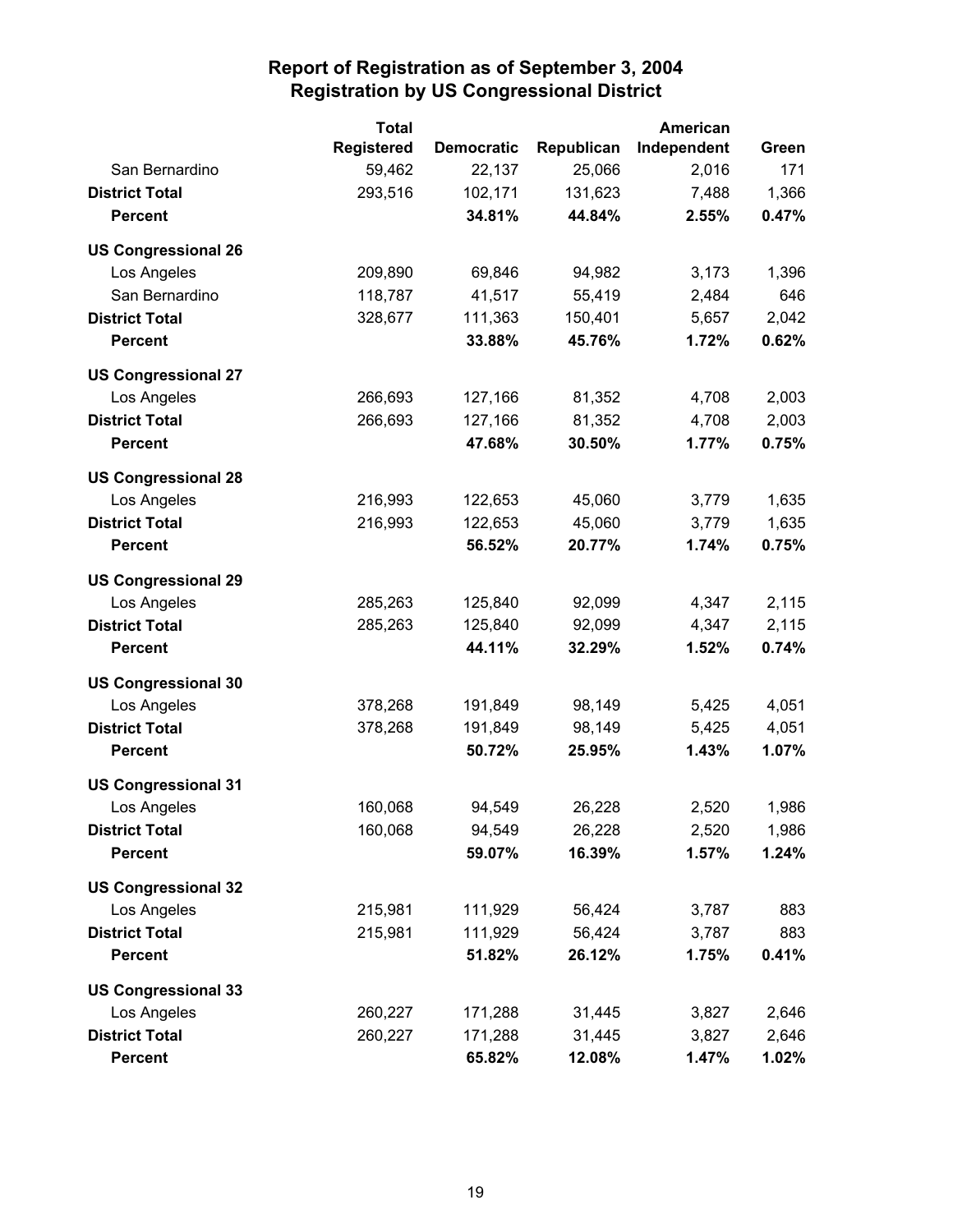|                            |             |                    | Peace and |                      | <b>Declined to</b> |
|----------------------------|-------------|--------------------|-----------|----------------------|--------------------|
|                            | Libertarian | <b>Natural Law</b> | Freedom   | <b>Miscellaneous</b> | <b>State</b>       |
| San Bernardino             | 332         | 54                 | 172       | 363                  | 9,151              |
| <b>District Total</b>      | 1,663       | 368                | 696       | 1,894                | 46,247             |
| <b>Percent</b>             | 0.57%       | 0.13%              | 0.24%     | 0.65%                | 15.76%             |
| <b>US Congressional 26</b> |             |                    |           |                      |                    |
| Los Angeles                | 986         | 258                | 771       | 1,330                | 37,148             |
| San Bernardino             | 573         | 111                | 399       | 626                  | 17,012             |
| <b>District Total</b>      | 1,559       | 369                | 1,170     | 1,956                | 54,160             |
| <b>Percent</b>             | 0.47%       | 0.11%              | 0.36%     | 0.60%                | 16.48%             |
| <b>US Congressional 27</b> |             |                    |           |                      |                    |
| Los Angeles                | 1,613       | 430                | 1,373     | 2,145                | 45,903             |
| <b>District Total</b>      | 1,613       | 430                | 1,373     | 2,145                | 45,903             |
| <b>Percent</b>             | 0.60%       | 0.16%              | 0.51%     | 0.80%                | 17.21%             |
| <b>US Congressional 28</b> |             |                    |           |                      |                    |
| Los Angeles                | 1,211       | 418                | 1,163     | 1,683                | 39,391             |
| <b>District Total</b>      | 1,211       | 418                | 1,163     | 1,683                | 39,391             |
| <b>Percent</b>             | 0.56%       | 0.19%              | 0.54%     | 0.78%                | 18.15%             |
| <b>US Congressional 29</b> |             |                    |           |                      |                    |
| Los Angeles                | 1,366       | 475                | 1,615     | 1,948                | 55,458             |
| <b>District Total</b>      | 1,366       | 475                | 1,615     | 1,948                | 55,458             |
| <b>Percent</b>             | 0.48%       | 0.17%              | 0.57%     | 0.68%                | 19.44%             |
| <b>US Congressional 30</b> |             |                    |           |                      |                    |
| Los Angeles                | 2,159       | 508                | 1,171     | 3,261                | 71,695             |
| <b>District Total</b>      | 2,159       | 508                | 1,171     | 3,261                | 71,695             |
| <b>Percent</b>             | 0.57%       | 0.13%              | 0.31%     | 0.86%                | 18.95%             |
| <b>US Congressional 31</b> |             |                    |           |                      |                    |
| Los Angeles                | 801         | 448                | 1,911     | 1,038                | 30,587             |
| <b>District Total</b>      | 801         | 448                | 1,911     | 1,038                | 30,587             |
| <b>Percent</b>             | 0.50%       | 0.28%              | 1.19%     | 0.65%                | 19.11%             |
| <b>US Congressional 32</b> |             |                    |           |                      |                    |
| Los Angeles                | 801         | 441                | 2,282     | 1,102                | 38,332             |
| <b>District Total</b>      | 801         | 441                | 2,282     | 1,102                | 38,332             |
| <b>Percent</b>             | 0.37%       | 0.20%              | 1.06%     | 0.51%                | 17.75%             |
| <b>US Congressional 33</b> |             |                    |           |                      |                    |
| Los Angeles                | 1,247       | 1,071              | 1,896     | 1,854                | 44,953             |
| <b>District Total</b>      | 1,247       | 1,071              | 1,896     | 1,854                | 44,953             |
| <b>Percent</b>             | 0.48%       | 0.41%              | 0.73%     | 0.71%                | 17.27%             |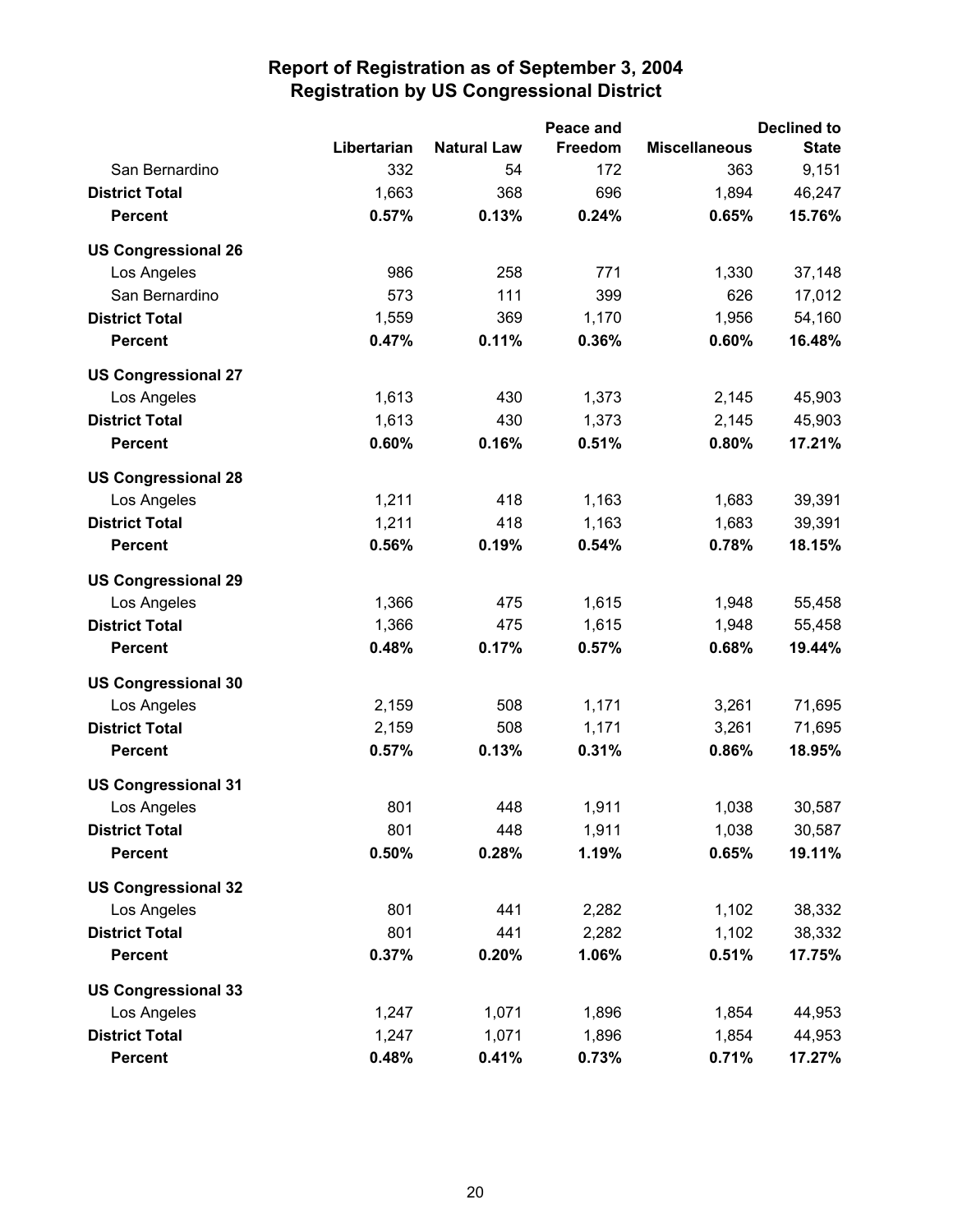|                            |                   | <b>American</b><br><b>Total</b> |            |             |       |
|----------------------------|-------------------|---------------------------------|------------|-------------|-------|
|                            | <b>Registered</b> | <b>Democratic</b>               | Republican | Independent | Green |
| <b>US Congressional 34</b> |                   |                                 |            |             |       |
| Los Angeles                | 165,923           | 98,094                          | 33,308     | 2,838       | 762   |
| <b>District Total</b>      | 165,923           | 98,094                          | 33,308     | 2,838       | 762   |
| <b>Percent</b>             |                   | 59.12%                          | 20.07%     | 1.71%       | 0.46% |
| <b>US Congressional 35</b> |                   |                                 |            |             |       |
| Los Angeles                | 221,331           | 148,598                         | 30,845     | 3,619       | 1,107 |
| <b>District Total</b>      | 221,331           | 148,598                         | 30,845     | 3,619       | 1,107 |
| <b>Percent</b>             |                   | 67.14%                          | 13.94%     | 1.64%       | 0.50% |
| <b>US Congressional 36</b> |                   |                                 |            |             |       |
| Los Angeles                | 304,721           | 134,113                         | 98,866     | 5,005       | 2,836 |
| <b>District Total</b>      | 304,721           | 134,113                         | 98,866     | 5,005       | 2,836 |
| <b>Percent</b>             |                   | 44.01%                          | 32.44%     | 1.64%       | 0.93% |
| <b>US Congressional 37</b> |                   |                                 |            |             |       |
| Los Angeles                | 240,583           | 147,075                         | 43,347     | 4,291       | 1,972 |
| <b>District Total</b>      | 240,583           | 147,075                         | 43,347     | 4,291       | 1,972 |
| <b>Percent</b>             |                   | 61.13%                          | 18.02%     | 1.78%       | 0.82% |
| <b>US Congressional 38</b> |                   |                                 |            |             |       |
| Los Angeles                | 220,524           | 126,481                         | 49,741     | 3,658       | 848   |
| <b>District Total</b>      | 220,524           | 126,481                         | 49,741     | 3,658       | 848   |
| <b>Percent</b>             |                   | 57.35%                          | 22.56%     | 1.66%       | 0.38% |
| <b>US Congressional 39</b> |                   |                                 |            |             |       |
| Los Angeles                | 228,964           | 120,003                         | 62,916     | 3,880       | 988   |
| <b>District Total</b>      | 228,964           | 120,003                         | 62,916     | 3,880       | 988   |
| <b>Percent</b>             |                   | 52.41%                          | 27.48%     | 1.69%       | 0.43% |
| <b>US Congressional 40</b> |                   |                                 |            |             |       |
| Orange                     | 301,432           | 98,854                          | 141,832    | 5,878       | 1,645 |
| <b>District Total</b>      | 301,432           | 98,854                          | 141,832    | 5,878       | 1,645 |
| <b>Percent</b>             |                   | 32.79%                          | 47.05%     | 1.95%       | 0.55% |
| <b>US Congressional 41</b> |                   |                                 |            |             |       |
| Riverside                  | 56,975            | 19,705                          | 27,979     | 1,414       | 200   |
| San Bernardino             | 253,091           | 81,631                          | 124,836    | 6,795       | 1,241 |
| <b>District Total</b>      | 310,066           | 101,336                         | 152,815    | 8,209       | 1,441 |
| <b>Percent</b>             |                   | 32.68%                          | 49.28%     | 2.65%       | 0.46% |
| <b>US Congressional 42</b> |                   |                                 |            |             |       |
| Los Angeles                | 62,062            | 21,323                          | 25,477     | 942         | 255   |
| Orange                     | 210,797           | 55,278                          | 115,288    | 4,056       | 876   |
| San Bernardino             | 58,078            | 20,988                          | 26,035     | 1,095       | 185   |
| <b>District Total</b>      | 330,937           | 97,589                          | 166,800    | 6,093       | 1,316 |
| <b>Percent</b>             |                   | 29.49%                          | 50.40%     | 1.84%       | 0.40% |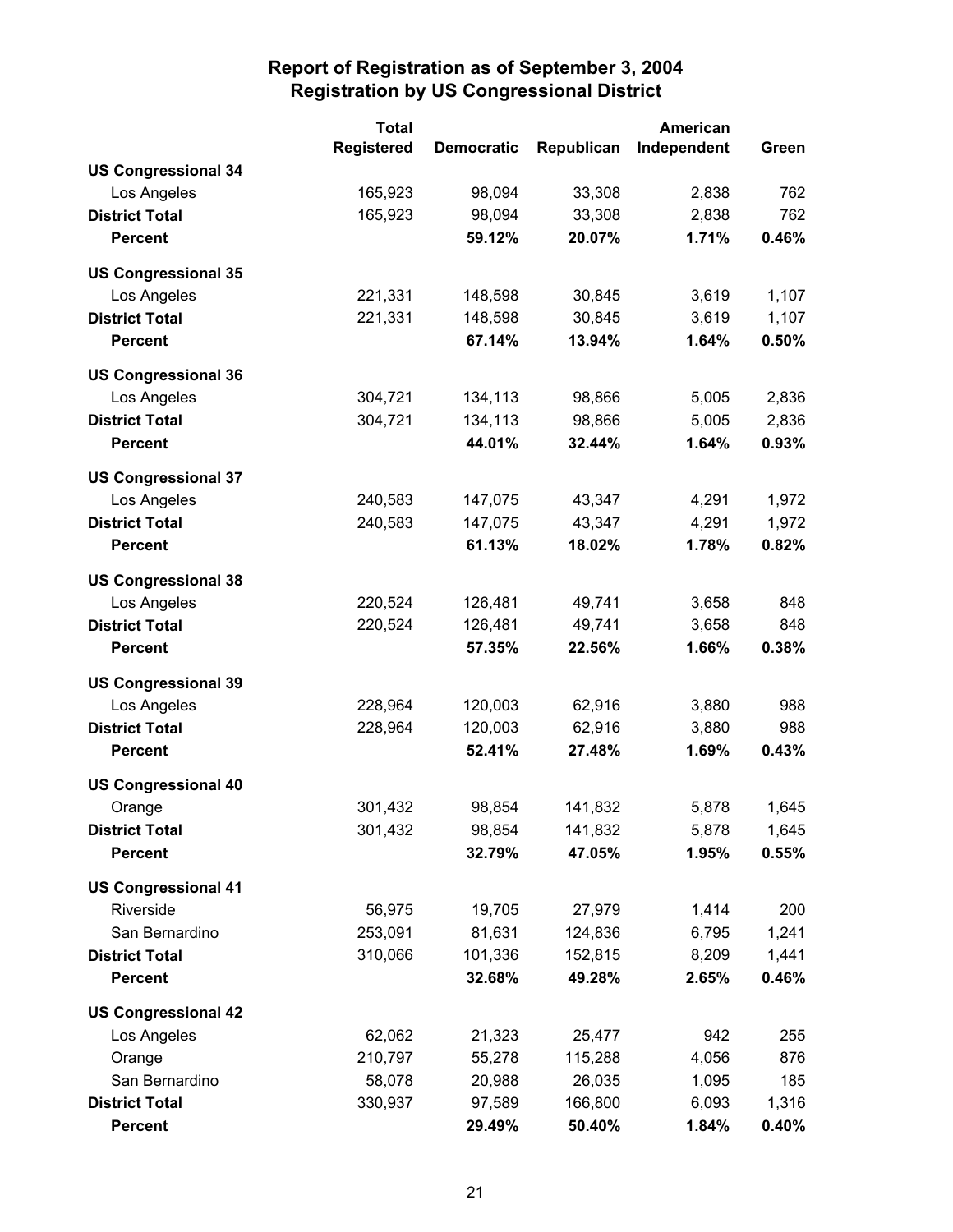|                            |             | Peace and          |         | <b>Declined to</b>   |              |
|----------------------------|-------------|--------------------|---------|----------------------|--------------|
|                            | Libertarian | <b>Natural Law</b> | Freedom | <b>Miscellaneous</b> | <b>State</b> |
| <b>US Congressional 34</b> |             |                    |         |                      |              |
| Los Angeles                | 651         | 458                | 2,919   | 760                  | 26,133       |
| <b>District Total</b>      | 651         | 458                | 2,919   | 760                  | 26,133       |
| <b>Percent</b>             | 0.39%       | 0.28%              | 1.76%   | 0.46%                | 15.75%       |
| <b>US Congressional 35</b> |             |                    |         |                      |              |
| Los Angeles                | 695         | 1,901              | 2,227   | 1,175                | 31,164       |
| <b>District Total</b>      | 695         | 1,901              | 2,227   | 1,175                | 31,164       |
| <b>Percent</b>             | 0.31%       | 0.86%              | 1.01%   | 0.53%                | 14.08%       |
| <b>US Congressional 36</b> |             |                    |         |                      |              |
| Los Angeles                | 1,947       | 585                | 1,663   | 2,445                | 57,261       |
| <b>District Total</b>      | 1,947       | 585                | 1,663   | 2,445                | 57,261       |
| <b>Percent</b>             | 0.64%       | 0.19%              | 0.55%   | 0.80%                | 18.79%       |
| <b>US Congressional 37</b> |             |                    |         |                      |              |
| Los Angeles                | 1,074       | 1,591              | 3,140   | 1,237                | 36,856       |
| <b>District Total</b>      | 1,074       | 1,591              | 3,140   | 1,237                | 36,856       |
| <b>Percent</b>             | 0.45%       | 0.66%              | 1.31%   | 0.51%                | 15.32%       |
| <b>US Congressional 38</b> |             |                    |         |                      |              |
| Los Angeles                | 742         | 462                | 2,983   | 1,002                | 34,607       |
| <b>District Total</b>      | 742         | 462                | 2,983   | 1,002                | 34,607       |
| <b>Percent</b>             | 0.34%       | 0.21%              | 1.35%   | 0.45%                | 15.69%       |
| <b>US Congressional 39</b> |             |                    |         |                      |              |
| Los Angeles                | 921         | 680                | 2,533   | 1,133                | 35,910       |
| <b>District Total</b>      | 921         | 680                | 2,533   | 1,133                | 35,910       |
| <b>Percent</b>             | 0.40%       | 0.30%              | 1.11%   | 0.49%                | 15.68%       |
| <b>US Congressional 40</b> |             |                    |         |                      |              |
| Orange                     | 2,056       | 529                | 1,048   | 1,429                | 48,161       |
| <b>District Total</b>      | 2,056       | 529                | 1,048   | 1,429                | 48,161       |
| <b>Percent</b>             | 0.68%       | 0.18%              | 0.35%   | 0.47%                | 15.98%       |
| <b>US Congressional 41</b> |             |                    |         |                      |              |
| Riverside                  | 254         | 59                 | 115     | 359                  | 6,890        |
| San Bernardino             | 1,446       | 255                | 726     | 1,628                | 34,533       |
| <b>District Total</b>      | 1,700       | 314                | 841     | 1,987                | 41,423       |
| <b>Percent</b>             | 0.55%       | 0.10%              | 0.27%   | 0.64%                | 13.36%       |
| <b>US Congressional 42</b> |             |                    |         |                      |              |
| Los Angeles                | 222         | 96                 | 288     | 337                  | 13,122       |
| Orange                     | 1,175       | 276                | 403     | 890                  | 32,555       |
| San Bernardino             | 259         | 138                | 176     | 288                  | 8,914        |
| <b>District Total</b>      | 1,656       | 510                | 867     | 1,515                | 54,591       |
| <b>Percent</b>             | 0.50%       | 0.15%              | 0.26%   | 0.46%                | 16.50%       |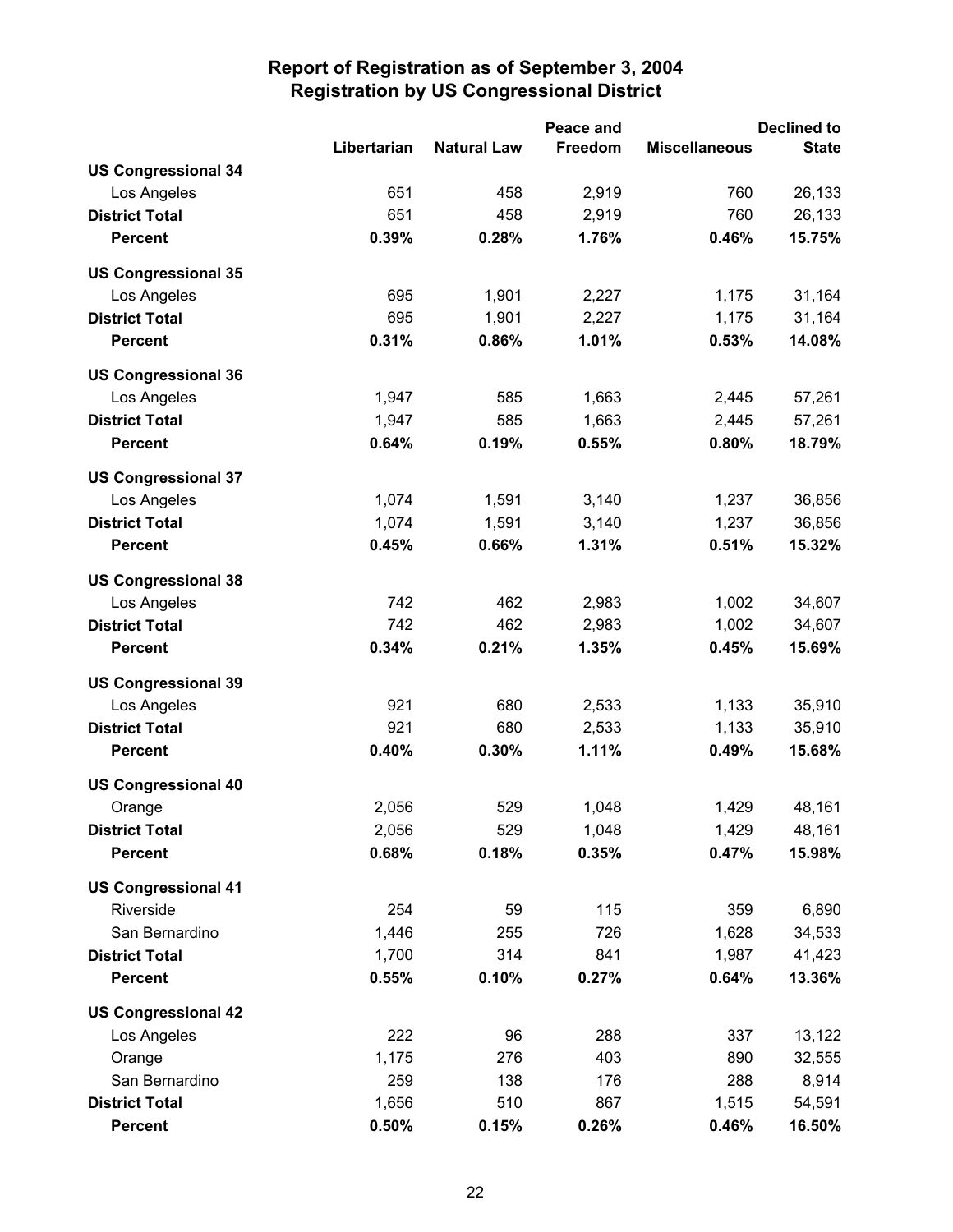|                            | <b>Total</b>      |                   |            | <b>American</b> |       |
|----------------------------|-------------------|-------------------|------------|-----------------|-------|
|                            | <b>Registered</b> | <b>Democratic</b> | Republican | Independent     | Green |
| <b>US Congressional 43</b> |                   |                   |            |                 |       |
| San Bernardino             | 204,846           | 102,955           | 66,354     | 4,351           | 667   |
| <b>District Total</b>      | 204,846           | 102,955           | 66,354     | 4,351           | 667   |
| <b>Percent</b>             |                   | 50.26%            | 32.39%     | 2.12%           | 0.33% |
| <b>US Congressional 44</b> |                   |                   |            |                 |       |
| Orange                     | 63,385            | 13,836            | 36,630     | 1,271           | 375   |
| Riverside                  | 234,128           | 82,348            | 107,551    | 4,851           | 1,167 |
| <b>District Total</b>      | 297,513           | 96,184            | 144,181    | 6,122           | 1,542 |
| <b>Percent</b>             |                   | 32.33%            | 48.46%     | 2.06%           | 0.52% |
| <b>US Congressional 45</b> |                   |                   |            |                 |       |
| Riverside                  | 302,572           | 110,371           | 141,993    | 6,042           | 973   |
| <b>District Total</b>      | 302,572           | 110,371           | 141,993    | 6,042           | 973   |
| <b>Percent</b>             |                   | 36.48%            | 46.93%     | 2.00%           | 0.32% |
| <b>US Congressional 46</b> |                   |                   |            |                 |       |
| Los Angeles                | 105,251           | 36,795            | 48,737     | 1,494           | 763   |
| Orange                     | 268,739           | 79,120            | 129,556    | 5,572           | 2,080 |
| <b>District Total</b>      | 373,990           | 115,915           | 178,293    | 7,066           | 2,843 |
| <b>Percent</b>             |                   | 30.99%            | 47.67%     | 1.89%           | 0.76% |
| <b>US Congressional 47</b> |                   |                   |            |                 |       |
| Orange                     | 176,877           | 78,826            | 61,810     | 3,296           | 776   |
| <b>District Total</b>      | 176,877           | 78,826            | 61,810     | 3,296           | 776   |
| <b>Percent</b>             |                   | 44.57%            | 34.95%     | 1.86%           | 0.44% |
| <b>US Congressional 48</b> |                   |                   |            |                 |       |
| Orange                     | 383,564           | 104,024           | 195,507    | 7,114           | 2,325 |
| <b>District Total</b>      | 383,564           | 104,024           | 195,507    | 7,114           | 2,325 |
| <b>Percent</b>             |                   | 27.12%            | 50.97%     | 1.85%           | 0.61% |
| <b>US Congressional 49</b> |                   |                   |            |                 |       |
| Riverside                  | 118,272           | 35,382            | 59,308     | 2,726           | 434   |
| San Diego                  | 174,445           | 48,565            | 85,839     | 4,251           | 1,005 |
| <b>District Total</b>      | 292,717           | 83,947            | 145,147    | 6,977           | 1,439 |
| <b>Percent</b>             |                   | 28.68%            | 49.59%     | 2.38%           | 0.49% |
| <b>US Congressional 50</b> |                   |                   |            |                 |       |
| San Diego                  | 359,508           | 107,394           | 162,443    | 7,731           | 2,667 |
| <b>District Total</b>      | 359,508           | 107,394           | 162,443    | 7,731           | 2,667 |
| <b>Percent</b>             |                   | 29.87%            | 45.18%     | 2.15%           | 0.74% |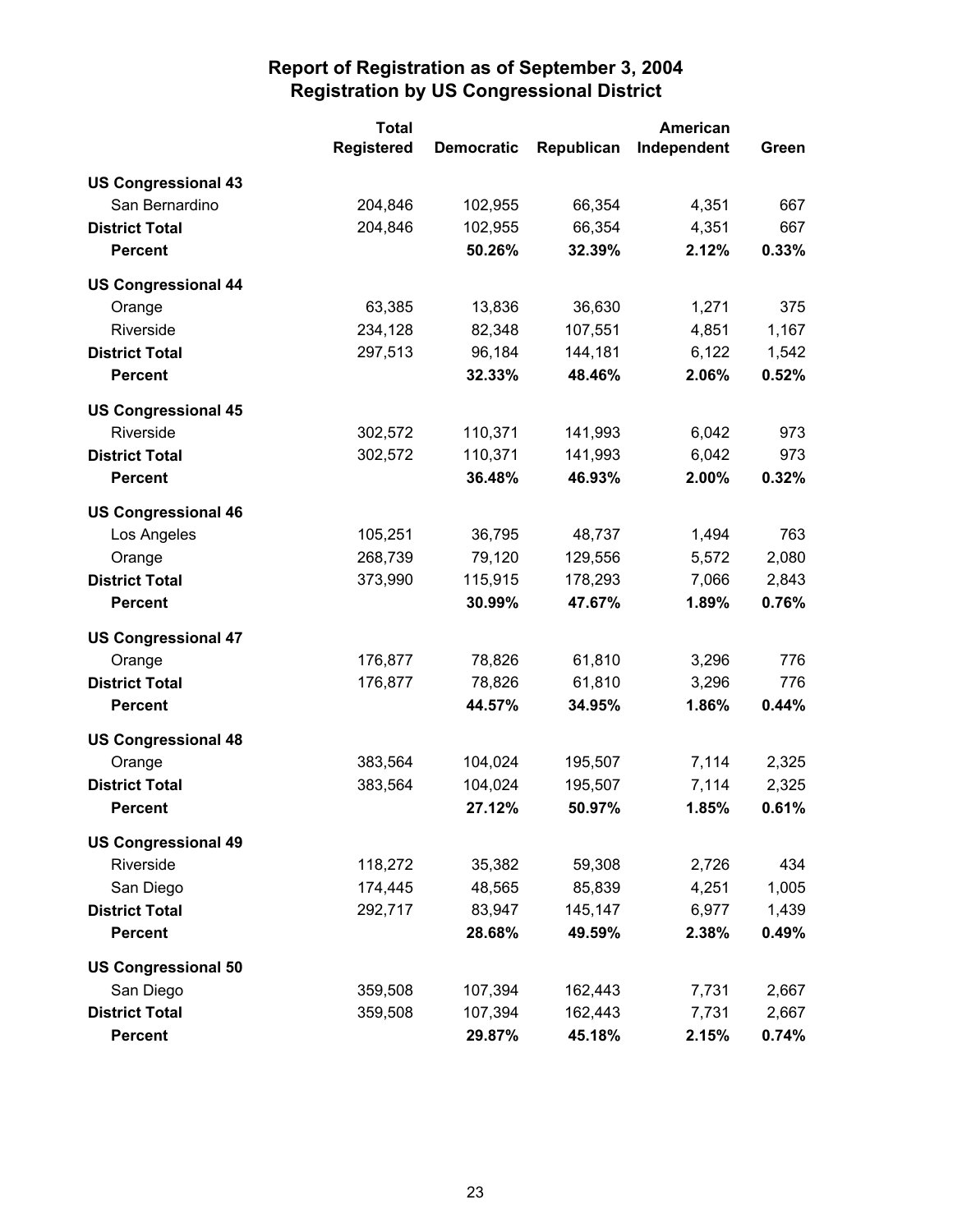|                            |             |                    | Peace and      | <b>Declined to</b>   |              |  |
|----------------------------|-------------|--------------------|----------------|----------------------|--------------|--|
|                            | Libertarian | <b>Natural Law</b> | <b>Freedom</b> | <b>Miscellaneous</b> | <b>State</b> |  |
| <b>US Congressional 43</b> |             |                    |                |                      |              |  |
| San Bernardino             | 772         | 315                | 1,230          | 1,122                | 27,080       |  |
| <b>District Total</b>      | 772         | 315                | 1,230          | 1,122                | 27,080       |  |
| <b>Percent</b>             | 0.38%       | 0.15%              | 0.60%          | 0.55%                | 13.22%       |  |
| <b>US Congressional 44</b> |             |                    |                |                      |              |  |
| Orange                     | 454         | 105                | 95             | 303                  | 10,316       |  |
| Riverside                  | 1,325       | 424                | 1,222          | 1,394                | 33,846       |  |
| <b>District Total</b>      | 1,779       | 529                | 1,317          | 1,697                | 44,162       |  |
| <b>Percent</b>             | 0.60%       | 0.18%              | 0.44%          | 0.57%                | 14.84%       |  |
| <b>US Congressional 45</b> |             |                    |                |                      |              |  |
| Riverside                  | 1,230       | 296                | 611            | 1,877                | 39,179       |  |
| <b>District Total</b>      | 1,230       | 296                | 611            | 1,877                | 39,179       |  |
| <b>Percent</b>             | 0.41%       | 0.10%              | 0.20%          | 0.62%                | 12.95%       |  |
| <b>US Congressional 46</b> |             |                    |                |                      |              |  |
| Los Angeles                | 596         | 135                | 291            | 725                  | 15,715       |  |
| Orange                     | 2,377       | 683                | 690            | 1,379                | 47,282       |  |
| <b>District Total</b>      | 2,973       | 818                | 981            | 2,104                | 62,997       |  |
| <b>Percent</b>             | 0.79%       | 0.22%              | 0.26%          | 0.56%                | 16.84%       |  |
| <b>US Congressional 47</b> |             |                    |                |                      |              |  |
| Orange                     | 1,039       | 385                | 801            | 723                  | 29,221       |  |
| <b>District Total</b>      | 1,039       | 385                | 801            | 723                  | 29,221       |  |
| <b>Percent</b>             | 0.59%       | 0.22%              | 0.45%          | 0.41%                | 16.52%       |  |
| <b>US Congressional 48</b> |             |                    |                |                      |              |  |
| Orange                     | 2,715       | 587                | 545            | 1,633                | 69,114       |  |
| <b>District Total</b>      | 2,715       | 587                | 545            | 1,633                | 69,114       |  |
| <b>Percent</b>             | 0.71%       | 0.15%              | 0.14%          | 0.43%                | 18.02%       |  |
| <b>US Congressional 49</b> |             |                    |                |                      |              |  |
| Riverside                  | 680         | 151                | 259            | 865                  | 18,467       |  |
| San Diego                  | 1,258       | 305                | 319            | 989                  | 31,914       |  |
| <b>District Total</b>      | 1,938       | 456                | 578            | 1,854                | 50,381       |  |
| <b>Percent</b>             | 0.66%       | 0.16%              | 0.20%          | 0.63%                | 17.21%       |  |
| <b>US Congressional 50</b> |             |                    |                |                      |              |  |
| San Diego                  | 2,475       | 845                | 557            | 2,195                | 73,201       |  |
| <b>District Total</b>      | 2,475       | 845                | 557            | 2,195                | 73,201       |  |
| <b>Percent</b>             | 0.69%       | 0.24%              | 0.15%          | 0.61%                | 20.36%       |  |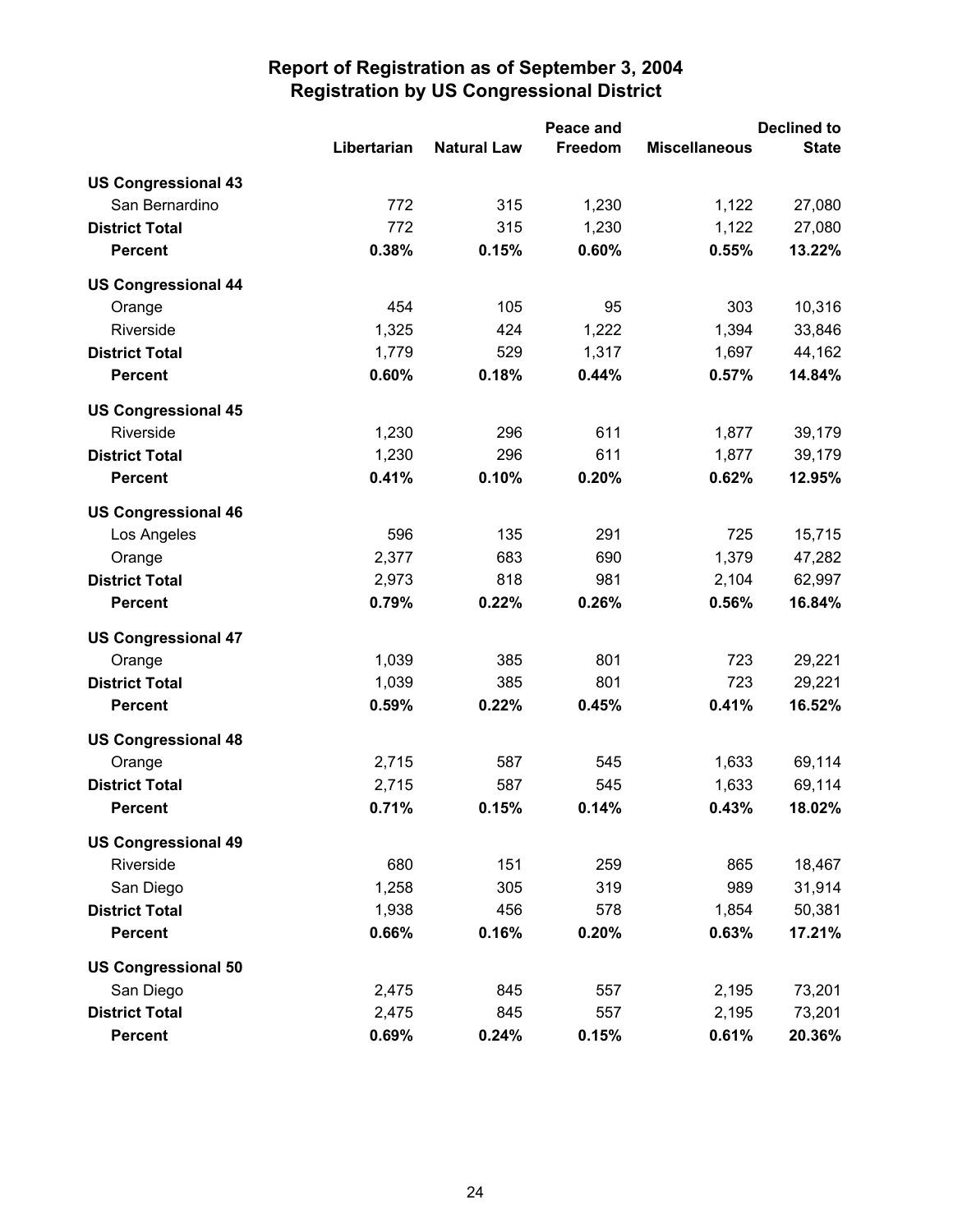|                            | <b>Total</b>      |                   |            | American    |          |
|----------------------------|-------------------|-------------------|------------|-------------|----------|
|                            | <b>Registered</b> | <b>Democratic</b> | Republican | Independent | Green    |
| <b>US Congressional 51</b> |                   |                   |            |             |          |
| Imperial                   | 52,051            | 28,501            | 14,216     | 947         | 129      |
| San Diego                  | 209,518           | 96,646            | 65,378     | 4,071       | 894      |
| <b>District Total</b>      | 261,569           | 125,147           | 79,594     | 5,018       | 1,023    |
| <b>Percent</b>             |                   | 47.84%            | 30.43%     | 1.92%       | 0.39%    |
| <b>US Congressional 52</b> |                   |                   |            |             |          |
| San Diego                  | 348,383           | 106,897           | 161,415    | 8,225       | 1,948    |
| <b>District Total</b>      | 348,383           | 106,897           | 161,415    | 8,225       | 1,948    |
| <b>Percent</b>             |                   | 30.68%            | 46.33%     | 2.36%       | 0.56%    |
| <b>US Congressional 53</b> |                   |                   |            |             |          |
| San Diego                  | 312,286           | 129,442           | 93,506     | 7,535       | 4,478    |
| <b>District Total</b>      | 312,286           | 129,442           | 93,506     | 7,535       | 4,478    |
| <b>Percent</b>             |                   | 41.45%            | 29.94%     | 2.41%       | 1.43%    |
| <b>State Total</b>         | 15,625,180        | 6,754,308         | 5,466,404  | 304,066     | 156,914  |
| <b>Percent</b>             |                   | 43.23%            | 34.98%     | 1.95%       | $1.00\%$ |